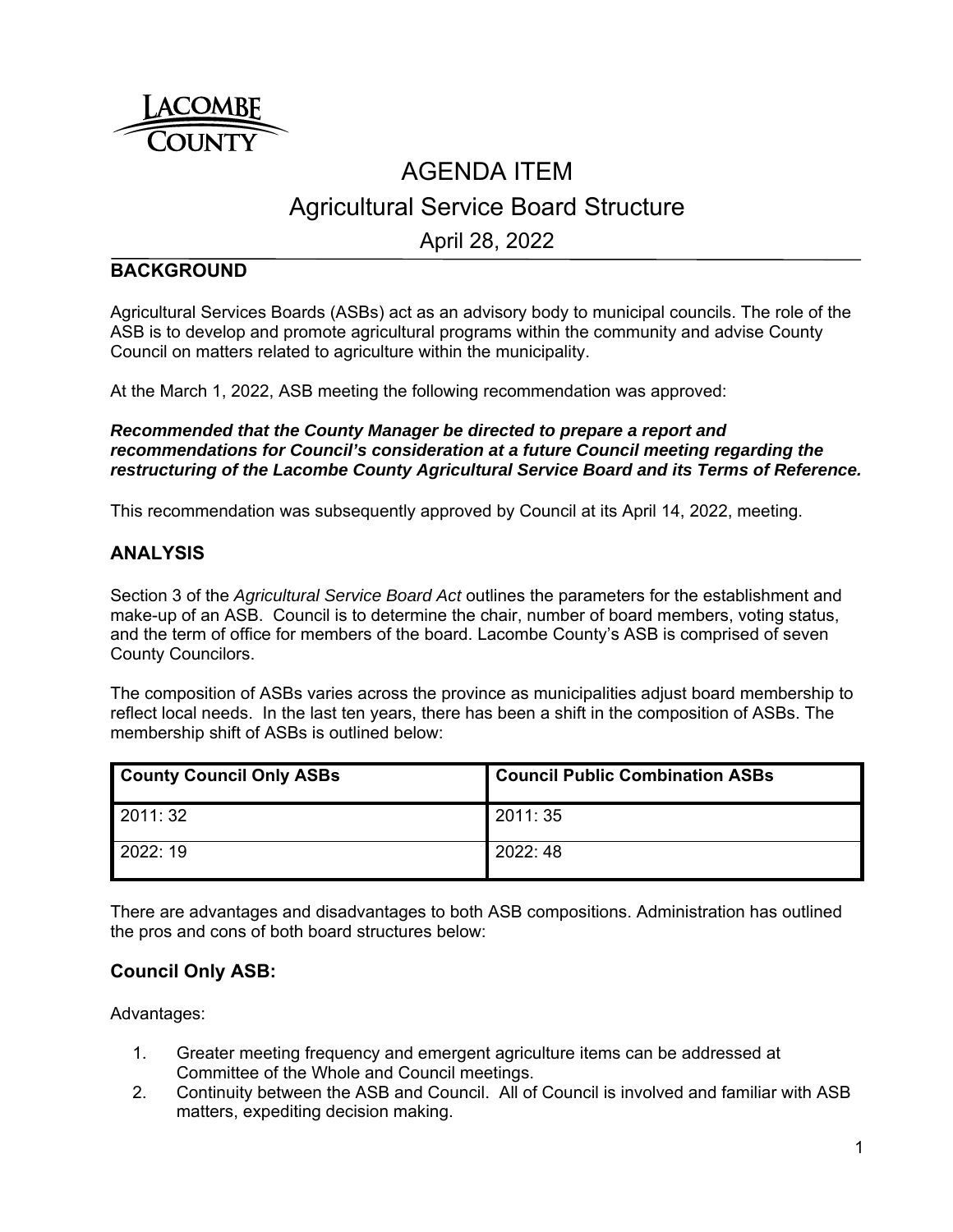3. County Council has a complete view of the municipality and can apply this to ASB decision-making.

Disadvantages:

- 1. Councilors may not be as effective in determining "on the ground" agricultural issues.
- 2. Councilors with a limited agricultural background may not be able to contribute as effectively to the ASB.

## **Council and Public Member ASB:**

Advantages:

- 1. Provides Council direct input from agricultural producers and those in the agriculture industry.
- 2. Greater knowledge base for agriculture-related policy direction.
- 3. Increased resident participation in municipal policy and program development.

Disadvantages:

- 1. Scheduling is a challenge as public members' schedules need to be considered in addition to Council's.
- 2. Public members can be prone to introducing external politics to ASB meetings.
- 3. Attracting public members can be a challenge.
- 4. Emergent agriculture items often still go through the Committee of the Whole or Council as meeting frequency makes addressing issues promptly difficult.
- 5. Public members may not have the background on matters referred to the ASB by Council making informed decision-making a challenge.
- 6. The perspectives and priorities of public members may contrast with Council's.

| <b>Central Region ASB Composition</b> |                                   |                                  |                      |                                   |                                  |  |  |
|---------------------------------------|-----------------------------------|----------------------------------|----------------------|-----------------------------------|----------------------------------|--|--|
| <b>Municipality:</b>                  | <b>Council</b><br><b>Members:</b> | <b>Public</b><br><b>Members:</b> | <b>Municipality:</b> | <b>Council</b><br><b>Members:</b> | <b>Public</b><br><b>Members:</b> |  |  |
| Camrose                               | 7                                 | 2                                | <b>Red Deer</b>      | 3                                 | 4                                |  |  |
| Flagstaff                             | 3                                 | 4                                | <b>Bighorn</b>       | $\overline{2}$                    | $\overline{4}$                   |  |  |
| <b>Stettler</b>                       | $\overline{7}$                    | $\overline{0}$                   | Ponoka               | 5                                 | $\mathbf{0}$                     |  |  |
| Clearwater                            | $\overline{2}$                    | 5                                | Wetaskiwin           | $\overline{4}$                    | 3                                |  |  |
| <b>Rocky View</b>                     | 3                                 | 4                                | Starland             | 5                                 | $\overline{2}$                   |  |  |
| Paintearth                            | $\overline{7}$                    | $\overline{2}$                   | Kneehill             | $\overline{\mathcal{A}}$          | 3                                |  |  |
| <b>Mountain View</b>                  | 3                                 | 4                                | Lacombe              | $\overline{7}$                    | $\mathbf{0}$                     |  |  |

As with the composition of ASBs, the frequency of ASB meetings varies significantly across the province. Administration has provided a summary of ASB meeting frequencies from across Alberta below: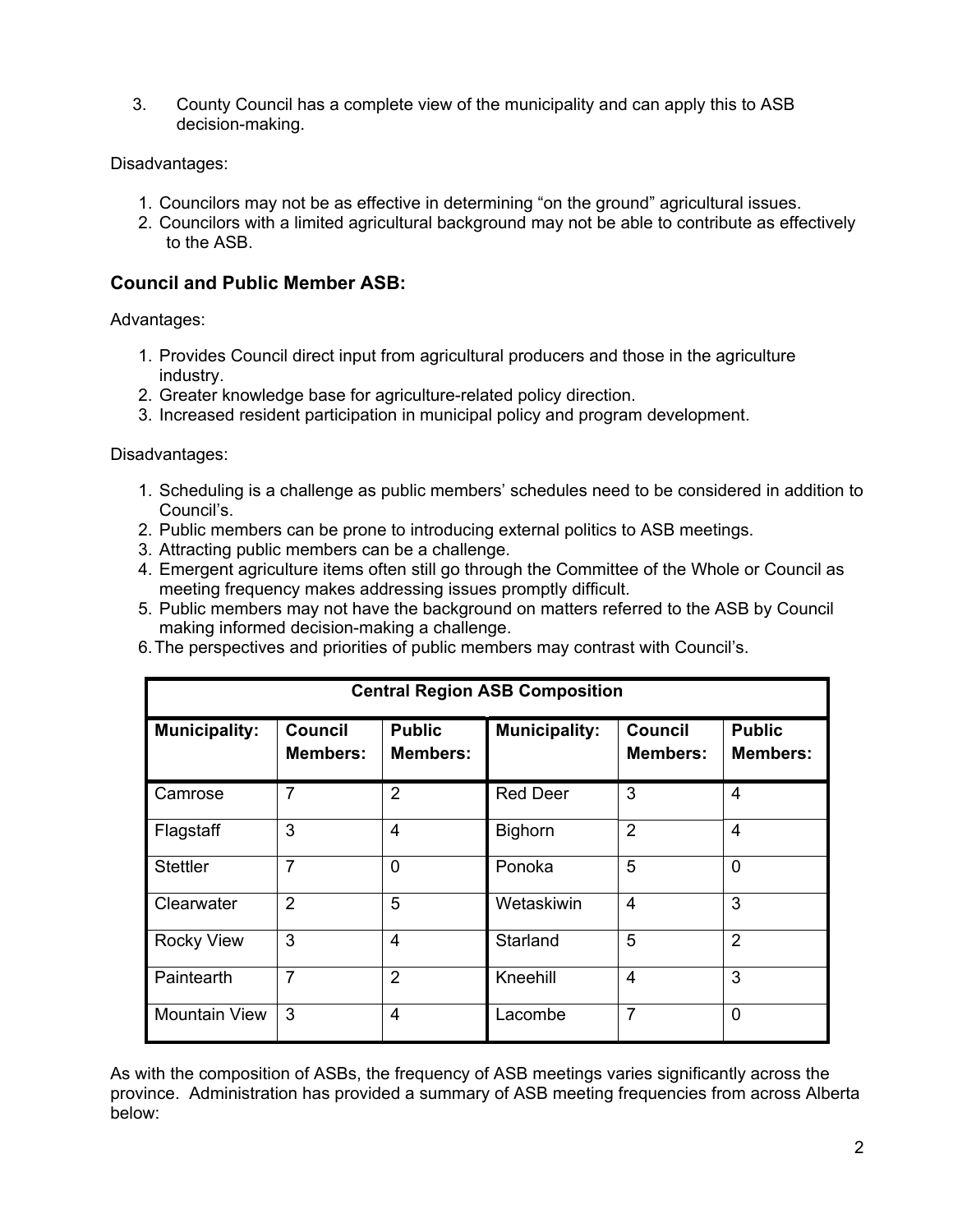| <b>ASB Meeting Frequency</b>              |                |  |  |
|-------------------------------------------|----------------|--|--|
| Annually                                  | $\overline{2}$ |  |  |
| <b>Bi-Annually</b>                        | 4              |  |  |
| <b>Tri-Annually</b>                       | $\overline{7}$ |  |  |
| Quarterly                                 | 18             |  |  |
| <b>Bi-Monthly</b>                         | 22             |  |  |
| Monthly (ASB Specific)                    | 5              |  |  |
| Monthly (via Committee/Council Reporting) | 9              |  |  |

Administration has attached Policy CC(3) Duties of Committees, Commissions, and Boards for Council reference. Administration recommends that Council increase the meeting frequency of the ASB before considering changes to membership and further development of an ASB bylaw, Terms of Reference, or Policy. Administration proposes that ASB meetings occur three times in a given year. A general outline of the meetings is outlined below.

| Timeline:                                   | <b>Meeting Content:</b>                                                                                                               |
|---------------------------------------------|---------------------------------------------------------------------------------------------------------------------------------------|
| Winter (January)<br>$\frac{1}{2}$ Day       | • Provincial ASB resolution review<br>• Emergent items as requested by the board                                                      |
| Spring (March-April)<br>1/ <sub>2</sub> Day | • Overview of upcoming seasonal activities.<br>• Board input on extension programming.<br>• Emergent items as requested by the board. |
| Fall (October)<br>$\frac{1}{2}$ Day         | • Review of regional resolutions.<br>• Review of Provincial ASB resolution report<br>card.<br>• Review of seasonal operations.        |

Alternatives:

- 1. Change the composition of the Agricultural Service Board to include public members.
- 2. Maintain the current structure of the Agricultural Service Board and increase the ASB meeting frequency (Administration Recommendation).
- 3. Take other actions as directed by Council.

#### **BUDGET IMPLICATIONS**

The 2022 Agriculture Budget includes per diems and meeting expenses for one ASB meeting and seven board members. Additional meetings and board members will require a budget increase.